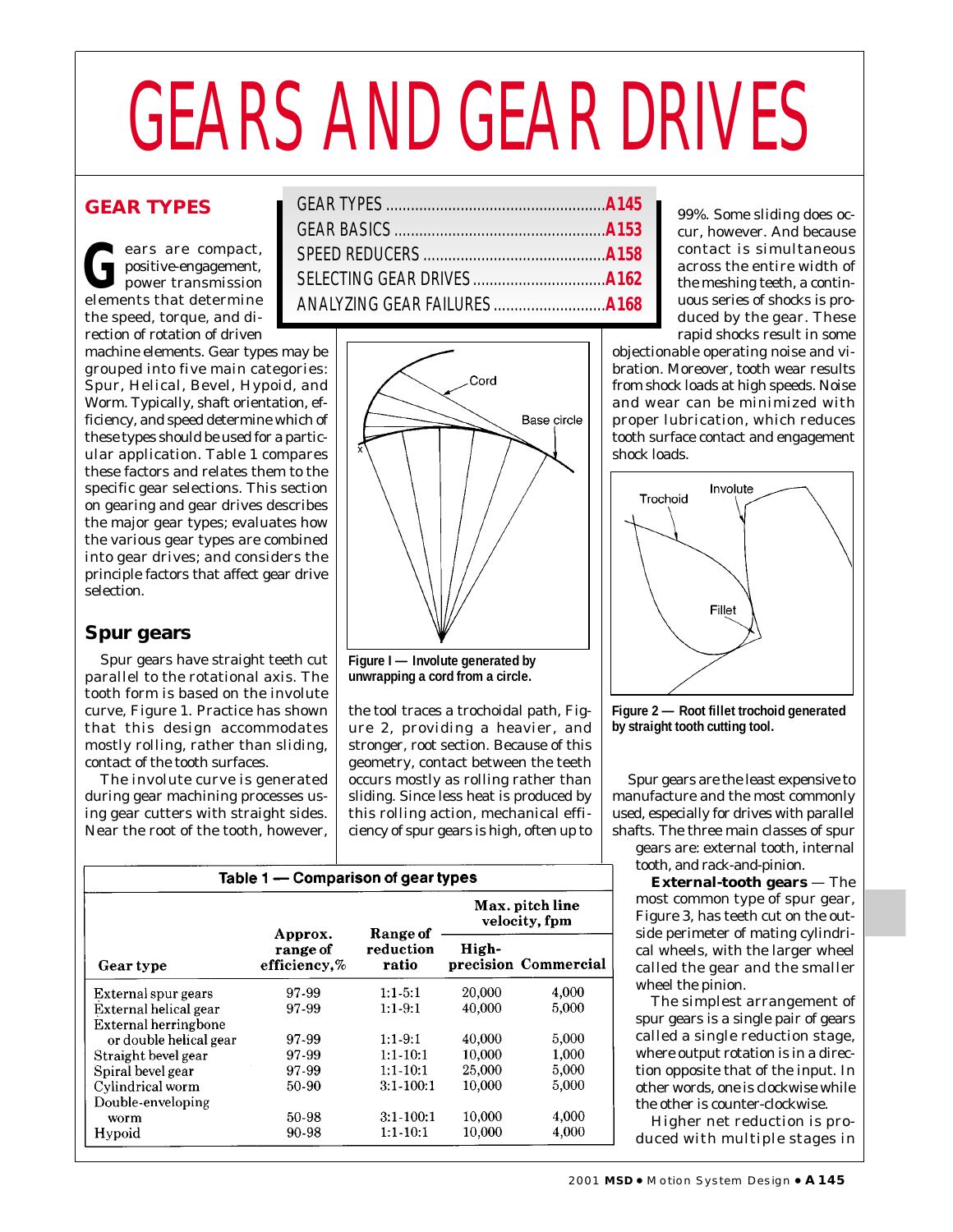

**Figure 3 — Spur gears have straight teeth cut parallel to the rotational axis.**

which the driven gear is rigidly connected to a third gear. This third gear then drives a mating fourth gear that serves as output for the second stage. In this manner, several output speeds on different shafts can be produced from a single input rotation.

**Internal (ring) gears** — Ring gears produce an output rotation that is in the same direction as the input, Figure 4. As the name implies, teeth are cut on the inside surface of a cylindrical ring, inside of which are mounted a single external-tooth spur gear or set of external-tooth spur gears, typically consisting of three or four larger spur gears (planets) usually surrounding a smaller central pinion (sun).

Normally, the ring gear is stationary, causing the planets to orbit the sun in the same rotational direction as that of the sun. For this reason, this class of gear is often referred to as a planetary system. The orbiting motion of the planets is transmitted to the output shaft by a planet carrier.

In an alternative planetary ar-

rangement, the planets may be restrained from orbiting the sun and the ring left free to move. This causes the ring gear to rotate in a direction opposite that of the sun. By allowing both the planet carrier and the ring gear to rotate, a differential gear drive

is produced, the output speed of one shaft being dependent on the other.

**Rack-and-pinion gears** — A straight bar with teeth cut straight across it, Figure 5, is called a rack. Basically, this rack is considered to be a spur gear unrolled and laid out fiat. Thus, the rack-andpinion is a special case of spur gearing.

The rack-and-pinion is useful in converting rotary motion to linear and vice versa. Rotation of the pinion produces linear travel of the rack. Conversely, move-

ment of the rack causes the pinion to rotate.

The rack-and-pinion is used extensively in machine tools, lift trucks, power shovels, and other heavy machinery where rotary motion of the pinion drives the straight-line action of a reciprocating part. Generally, the rack is operated without a sealed en-



**Figure 4 — Internal (ring) gears produce a complex form of output with a planetary configuration of sun, planets, and ring.**

closure in these applications, but some type of cover may be provided to keep dirt and other contaminants from accumulating on the working surfaces.

# **Helical gears**

Helical gearing differs from spur in that helical teeth are cut across the gear face at an angle rather than



**Figure 5 — Rack-and-pinion gearing produces linear travel from rotational input. Shown here is spur gearing. Helical gearing is also available, but is not as common because the helical teeth create thrust, which produces a force acting across the face of the rack. Worm rack is also available, the axis of the worm (pinion) being parallel to, rather than perpendicular to, the rack.**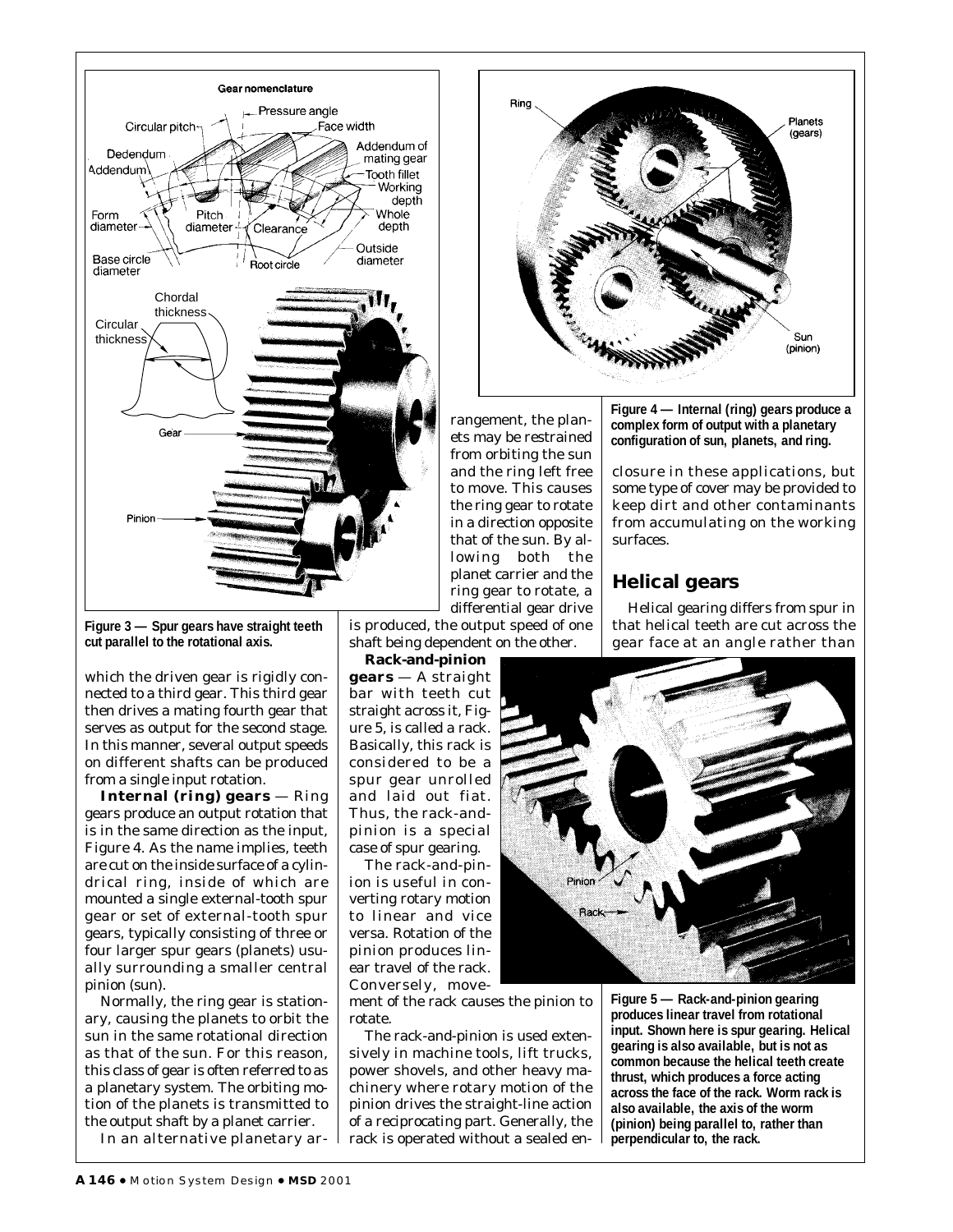

**Figure 6 — Helical gears have teeth cut across the face at an angle for gradual loading.**

straight, Figure 6. Thus, the contact line of the meshing teeth progresses across the face from the tip at one end to the root of the other, reducing the noise and vibration characteristic of spur gears. Also, several teeth are in contact at any one time, producing a more gradual loading of the teeth that reduces wear substantially.

The increased amount of sliding action between helical gear teeth, however, places greater demands on the lubricant to prevent metal-to-metal contact and resulting premature gear failure. Also, since the teeth mesh at an angle, a side thrust load is produced along each gear shaft. Thus, thrust bearings must be used to absorb this load so that the gears are held in proper alignment.

The three other principle classes of helical gears are: double-helical, herringbone, and cross-helical.

**Double-helical gears** — Thrust loading is eliminated by using two pairs of gears with tooth angles opposed to each other, Figure 7. In this way, the side thrust from one gear cancels the thrust from the other gear. These opposed gears are usually manufactured with a space between the opposing sets of teeth.

**Herringbone gears** — Teeth in these gears resemble the geometry of a herring spine, with ribs extending from opposite sides in rows of parallel, slanting lines, Figure 8. Herringbone gears have opposed teeth to eliminate side thrust loads the same as double helicals, but the opposed teeth are joined in the middle of the gear circumference. This arrangement makes herringbone gears more compact than double-helicals. However, the gear centers must be precisely aligned to avoid interference between the mating helixes.

**Cross-helical gears** — This type of gear is recommended only for a narrow range of applications where loads are relatively light. Because contact between teeth is a point instead of a line, the resulting high sliding loads between the teeth requires extensive lubricashafts. This overhung load (OHL) may deflect the shaft, misaligning gears, which causes poor tooth contact and accelerates wear. Shaft deflection may be overcome with straddle mounting in which a bearing is placed on each side of the gear where space permits.

There are two basic classes of bevels: straight-tooth and spirals.

**Straight-tooth bevels** — These gears, also known as plain bevels, have teeth cut straight across the face of the gear, Figure 9. They are subject to much of the same operating conditions as spur gears in that straight-

> tooth bevels are efficient but somewhat noisy. They produce thrust loads in a direction that tends to separate the gears.

> **Spiral-bevels** — Curved teeth provide an action somewhat like that of a helical gear, Figure 10. This produces smoother, quieter operation than straight-tooth bevels. Thrust loading depends on the direction of rotation and whether the spiral angle at which the teeth are cut is positive or negative.

**Figure 7 — Double helical gearing uses two pairs of opposed gears to eliminate thrust.**

**Figure 8 — Herringbone gears have opposed teeth joined in the middle.**

tion. Thus, very little power can be transmitted with crosshelical gears.

# **Bevel gears**

Unlike spur and helical gears with teeth cut from a cylindrical blank, bevel gears have teeth cut

on an angular or conical surface. Bevel gears are used when input and output shaft centerlines intersect. Teeth are usually cut at an angle so that the shaft axes intersect at 90 deg, but any other angle may be used. A special class of bevels called miter gears have gears of the same size with their shafts at right angles.

Often there is no room to support bevel gears at both ends because the shafts intersect. Thus, one or both gears overhang their supporting



**Figure 9 — Straight-tooth bevel gears are efficient but somewhat noisy.**

# **Hypoid gears**

Hypoid gears resemble spiralbevels, but the shaft axes of the pinion and driven gear do not intersect, Figure 11. This configuration allows both shafts to be supported at both ends. In hypoid gears, the meshing point of the pinion with the driven gear is about midway between the central position

2001 **MSD** ● Motion System Design ● **A147**

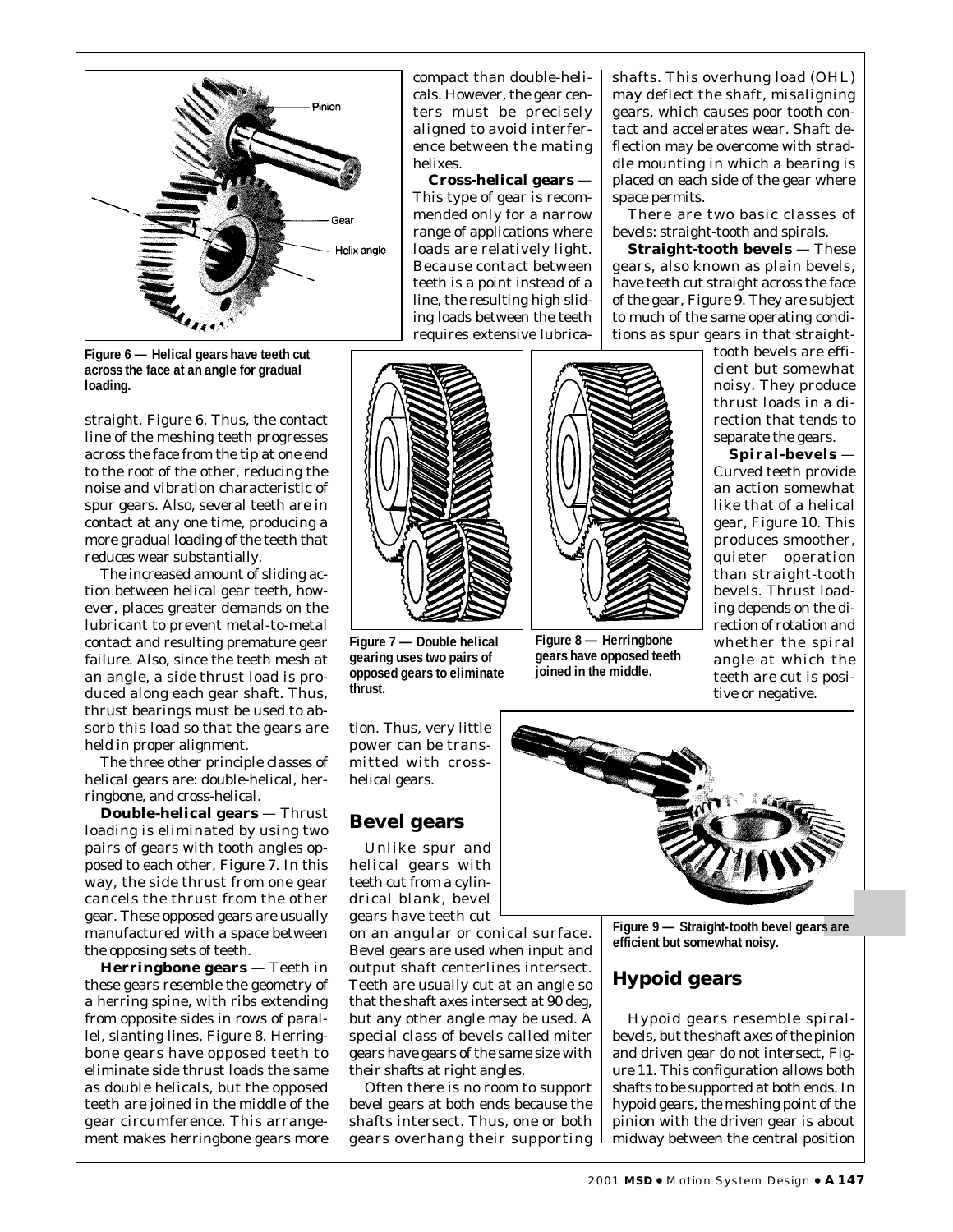

**Figure 10 — Spiral bevel-gears have curved teeth for smoother operation.**

duces efficiency. In fact, the hypoid combines the sliding action of the worm gear with the rolling movement and high tooth pressure associated with the spiral bevel. In addition, both the driven and driving gears are made of steel, which further increases the demands on the lubricant. As a result, special extreme pressure lubricants with both oiliness and anti-weld

properties are required to withstand the high contact pressures and rub-

bing speeds in hypoids.

Despite these demands for special lubrication, hypoid gears are used extensively in rear axles of automobiles with rear-wheel drives. Moreover, they are being used increasingly in industrial machinery.

ends. This configuration allows the worm to engage more teeth on the wheel, thereby increasing load capacity.

In worm-gear sets, the worm is most often the driving member. However, a reversible worm-gear has the worm and wheel pitches so proportioned that movement of the wheel rotates the worm.

In most worm gears, the wheel has teeth similar to those of a helical gear, but the tops of the teeth curve inward to envelop the worm. As a result, the worm slides rather than rolls as it drives the wheel. Because of this high level of rubbing between the worm and wheel teeth, the efficiency of worm gearing is lower than other major gear types.

One major advantage of the worm gear is low wear, due mostly to the full-fluid lubricant film that tends to be formed between tooth surfaces by the worm sliding action. A continuous film that separates the tooth surfaces and prevents direct metal-to-metal contact is typically provided by a relatively heavy oil, which is often compounded with fatty or fixed oils such as acidless tallow oil. This adds film strength to the lubricant and further reduces friction by increasing the oiliness of the fluid.



WWW

**Figure 11 — Hypoid gears resemble spiral bevels, but the shaft axes do not intersect. Therefore, both shafts can be supported at both ends.**

of a pinion in a spiral-bevel and the extreme top or bottom position of a worm. This geometry allows the driving and driven shafts to continue past each other so that end-support bearings can be mounted. These bearings provide greater rigidity than the support provided by the cantilever mounting used in some bevel gearing. Also adding to the high strength and rigidity of the hypoid gear is the fact that the hypoid pinion has a larger diameter and longer base than a bevel or spiral-bevel gear pinion of equal ratio.

Although hypoid gears are stronger and more rigid than most other types, they are one of the most difficult to lubricate because of high tooth-contact pressures. Moreover, the high levels of sliding between tooth surfaces re-

# **Worm gearing**

Worm gear sets, Figure 12, consist of a screw-like worm (comparable to a pinion) that meshes with a larger gear, usually called a wheel. The worm acts as a screw, several revolutions of which pull the wheel through a single revolution. In this way, a wide range of speed ratios up to 60:1 and higher can be obtained from a single reduction.

Most worms are cylindrical in shape with a uniform pitch diameter. However, a double-enveloping worm has a variable pitch diameter that is narrowest in the middle and greatest at the



**Figure 12 — Worm gearing has perpendicular, nonintersecting shafts in which the worm acts as a screw. Several revolutions of the worm pull the wheel through one revolution.**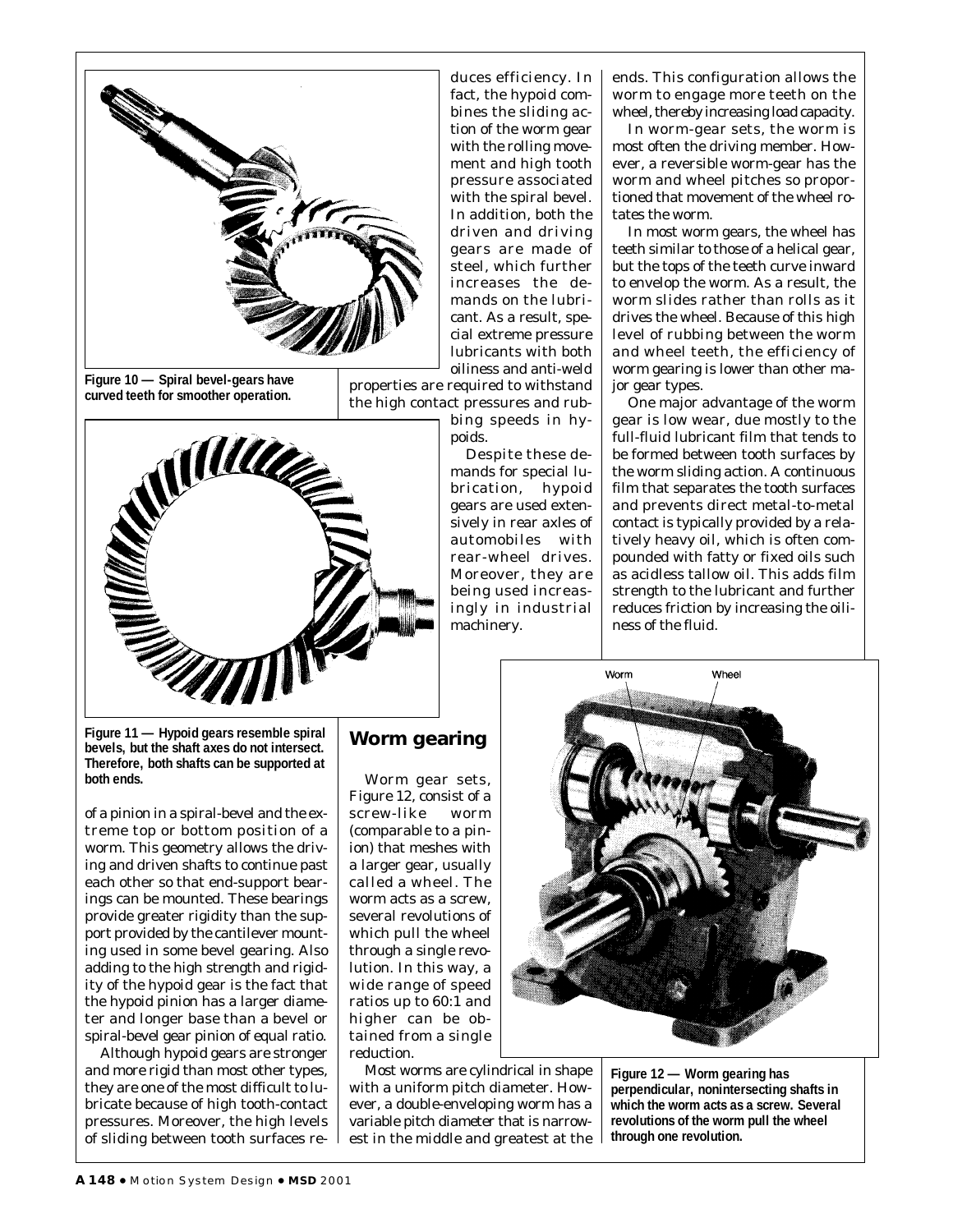Worm-gear friction is further reduced through the use of metals with inherently low coefficients of friction. For example, the wheel is typically made of bronze and the worm of a highly finished, hardened steel. These low-friction materials can be used in worm gears because pressures are more uniformly distributed over the tooth surface than most other gear types.

Worm-gear shafts are perpendicular, non-intersecting, and may be positioned in a variety of orientations.

#### **Noncircular gears**

Though often overlooked, noncircular gears can provide several types of unusual motion or speed characteristics.

Cams and linkages can provide these special motion requirements as well, but noncircular gears often represent a simpler, more compact, or more accurate solution. Servo systems may also be able to do the job, but they are usually more expensive and require more expertise to solve motion problems.

Common requirements handled by noncircular gears include converting a constant input speed into a variable output speed, and providing several different constant-speed segments during an operating cycle. Other applications require combined translation and rotation, or stop-and-dwell motion.

**Variable speed.** Several types of noncircular gears, particularly elliptical gears, generate variable output speeds. Other, less commonly used types are triangular and square gears.

*Elliptical.* A set of like elliptical gears can run at a constant center distance, but deliver an output speed that changes as they rotate. Elliptical gears come in two basic types: unilobe, Figure 13, which rotates about one of two fixed points on its long axis, and bilobe, Figure 14, which rotates about its center. The speed-reduction ratio of these gears







**Figure 15 — Multispeed gears give one constant speed for part of a cycle and a different constant speed for a second part of the cycle.**

varies from 1/K to K during each cycle of rotation, where practical values of K range up to 3.

As the gears in Figure 14 rotate, the radii of the driving and driven gears change, so that speed first decreases for  $\frac{1}{4}$  revolution, then increases for 1/4 revolution, etc. These periods of increasing or decreasing speed occur four times per revolution.

Elliptical gears are commonly used in packaging and conveyor applications.

*Triangular.* A pair of triangular gears has three lobes, or high points on the perimeter, rather than the two lobes in elliptical bilobe gears. So triangular gears deliver six periods of speed increase or decrease per revolution, rather than four.

*Square.* Gears that are square have four lobes, so they produce eight periods of speed increase or decrease per revolution.

Both triangular and square gears have a smaller range of speed ratios



than elliptical gears.

**Constant-speed segments.** Where an application requires several constant-speed periods within a cycle, multispeed gears, Figure 15, may be the answer. These gears make the transition between speeds by using special function segments on the gear perimeter between the constantspeed sections.

**Translation and rotation.** For applications requiring both translational and rotational motion, certain gears serve as cam substitutes. Often used in labeling machines, the cam gear duplicates the shape of a part to be labeled and a cam-following rack carries the labeling device at a constant surface speed.

**Stop-and-dwell motion.** Some machines must provide either stopand-dwell motion or reverse motion. This is achieved by combining noncircular gears with round gears and a differential (epicyclic gear train).

Stop-and-dwell motion is common in indexing mechanisms. Reverse motion is required where a transfer device must operate between two locations.

# **GEAR BASICS**

# **Types of gears**

**Spur gears.** Gears with teeth straight and parallel to the axis of rotation. **Helical gears.** Gears with teeth that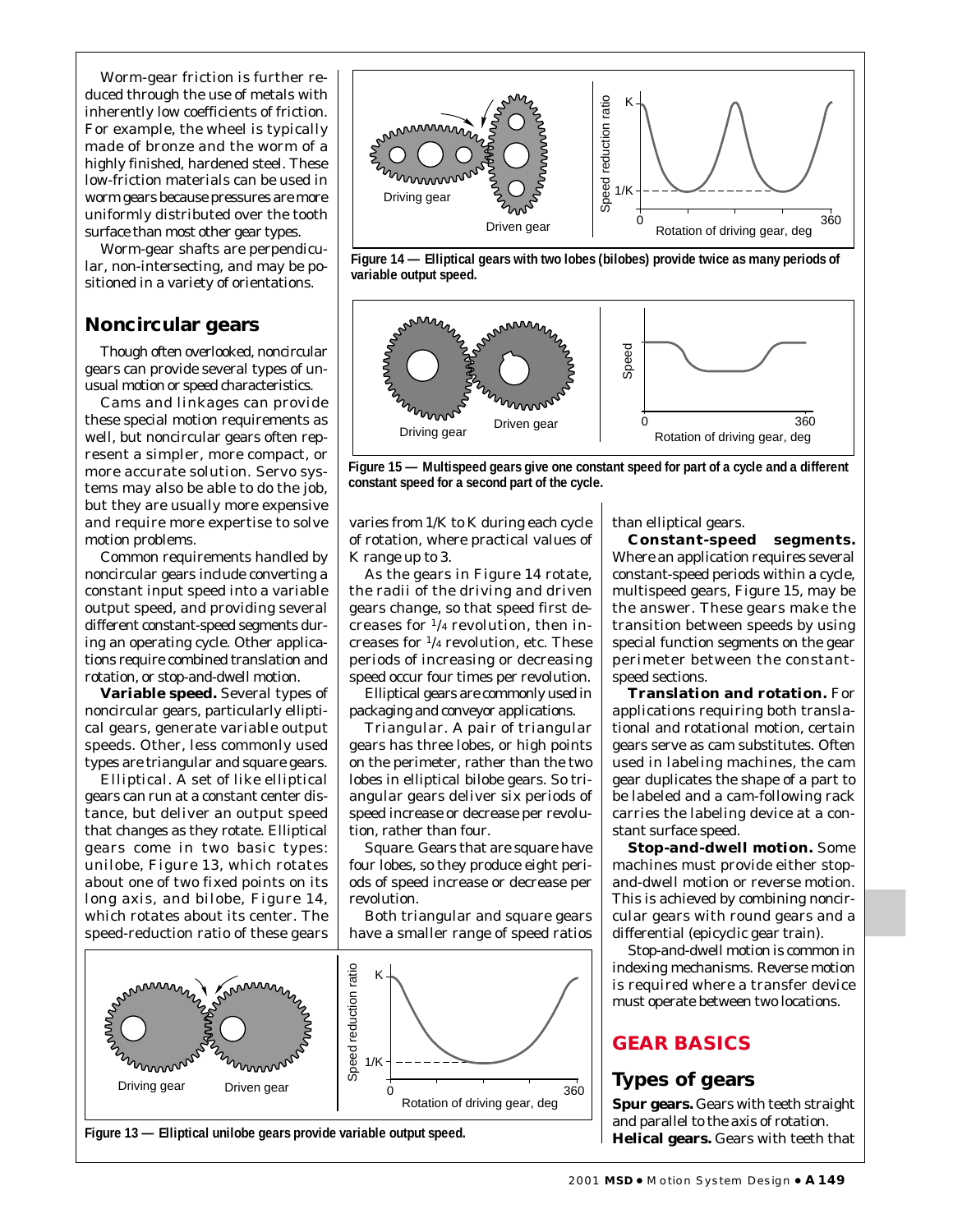| spiral around the body of the gear.<br><b>External gears.</b> Gears with teeth on<br>the outside of a cylinder. | <b>Internal gears.</b> Gears with teeth on $\vert$ be an external gear.)<br>the inside of a hollow cylinder. (The $\parallel$<br>mating gear for an internal gear must | <b>Bevel gears.</b> Gears with teeth on the<br>outside of a conical-shaped body (nor- |
|-----------------------------------------------------------------------------------------------------------------|------------------------------------------------------------------------------------------------------------------------------------------------------------------------|---------------------------------------------------------------------------------------|
|                                                                                                                 |                                                                                                                                                                        |                                                                                       |

# **Fundamental formulas**

Spur gears

| Pitch diameter                                              | $D = \frac{N}{P_{c}} = \frac{N-p_{c}}{\pi}$                                      | Addendum                                       | $a=\frac{1}{P_{\rm d}}$                                                                      |
|-------------------------------------------------------------|----------------------------------------------------------------------------------|------------------------------------------------|----------------------------------------------------------------------------------------------|
| Circular pitch                                              | $p_c = \frac{\pi}{P_a} = \frac{\pi D}{N}$                                        | Center distance                                | $C = \frac{D_1 + D_2}{2} = \frac{N_1 + N_2}{2}$<br>$=\frac{p_c(N_1+N_2)}{2\pi}$              |
| Diametral pitch                                             | $P_d = \frac{\pi}{p_c} = \frac{N}{D}$                                            | Contact ratio                                  | $m_p = \frac{\sqrt{R_0^2 - R_0^2 + \sqrt{r_0^2 - r_0^2 - C\sin\phi}}}{p_c\cos\phi}$          |
| Number of teeth                                             | $N = DP_d = \frac{\pi D}{p_c}$                                                   | Backlash (linear)                              | $B = 2(\overline{\Delta C}) \tan \phi$                                                       |
| Outside diameter                                            | $D_o = D + \frac{2}{P_a} = \frac{N+2}{P_a}$                                      | Backlash (linear)                              | $B = \Delta T$                                                                               |
| Root diameter                                               | $D_R = D - 2b$                                                                   | Backlash, linear along line-of-<br>action      | $B_{LA} = B \cos \phi$                                                                       |
| Base circle diameter                                        | $D_b = D \cos \phi$                                                              | Backlash, angular                              | $B_{\alpha}$ = 6880 $\frac{B}{D}$ (arcmin)                                                   |
| Base pitch<br>Tooth thickness at standard<br>pitch diameter | $p_b = p_c \cos \phi$<br>$T$ std = $\frac{p_c}{2} = \frac{\pi D}{2N}$            | Minimum number of teeth for no<br>undercutting | $N = \frac{2}{\sin^2 2b}$                                                                    |
| Worm meshes                                                 |                                                                                  |                                                |                                                                                              |
| Pitch diameter of worm                                      | $d_w = \frac{n_w p_{cn}}{\pi \sin \lambda}$                                      | Normal circular pitch                          | $p_{cn} = p_c \cos \lambda$                                                                  |
| Pitch diameter of worm gear                                 | $D_g = \frac{N_g p_{cn}}{\pi \cos \lambda}$                                      | Center distance                                | $C = \frac{d_w + D_g}{2}$                                                                    |
| Lead angle                                                  | $\lambda = \tan^{-1} \frac{n_w}{P_d d_w} = \sin^{-1} \frac{n_w p_{cn}}{\pi d_w}$ | Center distance                                | $C = \frac{p_{cn}}{2\pi} \left( \frac{N_g}{\cos \lambda} + \frac{n_w}{\sin \lambda} \right)$ |
| Lead of worm                                                | $L = n_w p_c = \frac{n_w p_{cn}}{\cos \lambda}$                                  | Velocity ratio                                 | $Z=\frac{N}{n_w}$                                                                            |
|                                                             |                                                                                  |                                                |                                                                                              |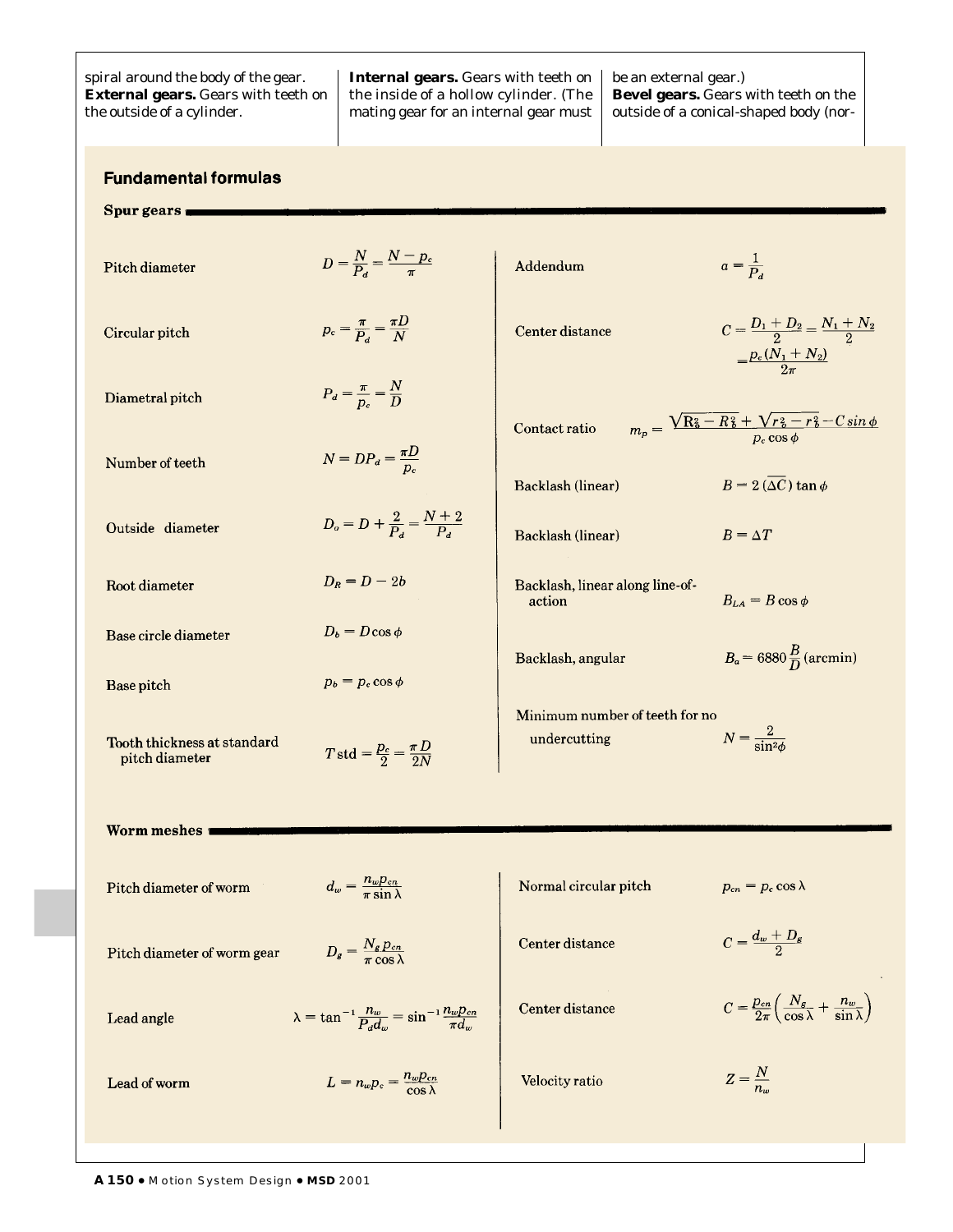mally used on 90-deg axes). **Worm gears.** Gearsets in which one member of the pair has teeth wrapped around a cylindrical body like screw threads. (Normally this gear, called the worm, has its axis at 90 deg to the worm-gear axis.) **Face gears.** Gears with teeth on the end of the cylinder.

| Bevel gearing |  |  |  |
|---------------|--|--|--|
|               |  |  |  |

| Velocity ratio | $Z=\frac{N_1}{N_2}$                       |
|----------------|-------------------------------------------|
| Velocity ratio | $Z = \frac{D_1}{D_2}$                     |
| Velocity ratio | $Z = \frac{\sin \gamma_1}{\sin \gamma_2}$ |
| Shaft angle    | $\Sigma = \gamma_1 + \gamma_2$            |

#### Helical gearing

| Normal circular pitch             | $p_{cn} = p_c \cos \psi$                                                                 |
|-----------------------------------|------------------------------------------------------------------------------------------|
| Normal diametral pitch            | $P_{dn} = \frac{P_d}{\cos \psi}$                                                         |
| Axial pitch                       | $P_a = p_c \cot \psi = \frac{P_{cn}}{\sin \psi}$                                         |
| Normal pressure angle             | $\tan \phi_n = \tan \phi \cos \psi$                                                      |
| Pitch diameter                    | $D = \frac{N}{P_d} = \frac{N}{P_d \cos \theta}$                                          |
| Center distance (parallel shafts) | $C = \frac{N_1 + N_2}{2P_1 \cos \psi}$                                                   |
| Center distance (crossed shafts)  | $C = \frac{1}{2P_{dn}} \left( \frac{N_1}{\cos \psi_1} + \frac{N_2}{\cos \psi_2} \right)$ |

Shaft angle (crossed shafts)

# $\frac{N_2}{\cos\psi_2}$

 $\theta = \psi_1 + \psi_2$ 

|                  | Symbol nomenclature<br>and definition |
|------------------|---------------------------------------|
| $\boldsymbol{B}$ | backlash, linear amount along         |
|                  | pitch circle                          |
| $B_{LA}$         | backlash, linear amount along         |
|                  | line of action                        |
| В.               | backlash in minutes                   |
| C                | center distance                       |
| D                | pitch diameter, gear $(D_{\kappa})$   |
| $D_b$            | base circle diameter                  |
| D <sub>o</sub>   | outside diameter                      |
| $D_R$            | root diameter                         |
| L                | length, general; also lead of worm    |
| Ν                | number of teeth, usually gear $(N_g)$ |
| $P_{d}$          | diametral pitch                       |
| $P_{dn}$         | normal diametral pitch                |
| R                | pitch radius, gear or general use     |
| $R_b$            | base circle radius, gear              |
| $R_o$            | outside radius, gear                  |
| Т                | tooth thickness, gear                 |
| Z                | mesh velocity ratio                   |
| a                | addendum                              |
| h                | dedendum                              |
| d                | pitch diameter, pinion                |
| $d_w$            | pitch diameter, worm                  |
| $m_{p}$          | contact ratio                         |
| $n_w$            | number of threads in worm             |
| $p_a$            | axial pitch                           |
| $p_c$            | circular pitch                        |
| $p_{cn}$         | normal circular pitch                 |
| r                | pitch radius, pinion                  |
| $r_h$            | base circle radius, pinion            |
| $r_{o}$          | outside radius, pinion                |
| $\gamma$         | pitch angle, bevel gear               |
| θ                | rotation angle, general               |
| λ                | lead angle, worm gearing              |
| φ                | pressure angle                        |
|                  | normal pressure angle                 |
| $\phi_{\rm n}$   | helix angle                           |
| ψ<br>Σ           | shaft angle, bevel gearing            |
|                  |                                       |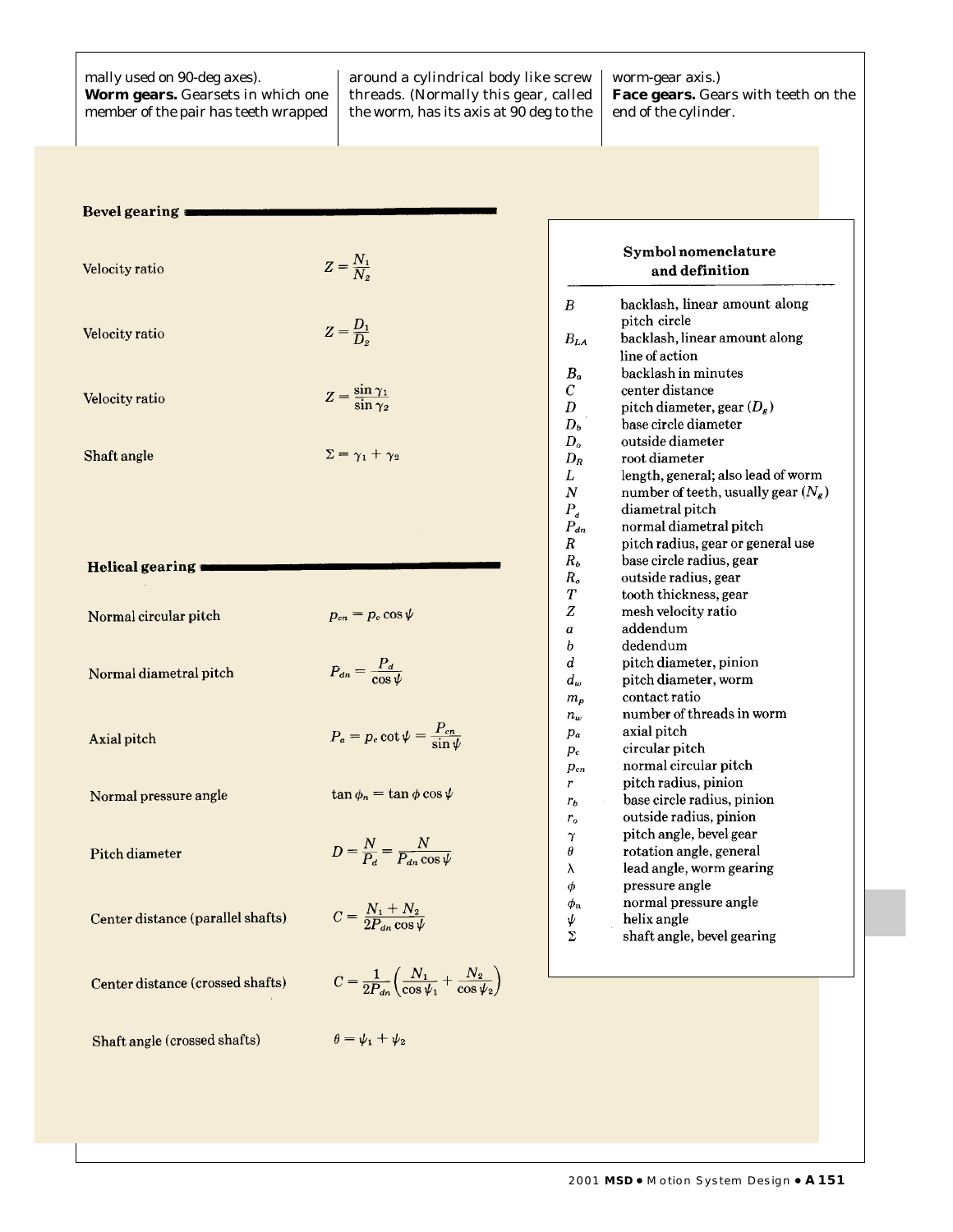**Hypoid gears.** Similar in general form to bevel gears, but operate on non-intersecting axes.

# **Elements of gear teeth**

**Tooth surface.** Forms the side of a gear tooth.

**Tooth profile.** One side of a tooth in a cross section between the outside circle and the root circle.

**Flank.** The working, or contacting, side of the gear tooth. The flank of a spur gear usually has an involute profile in a transverse section.

**Top land.** The top surface of a gear tooth.

**Bottom land.** The surface at the bottom of the space between adjacent teeth.

**Crown.** A modification that results in the flank of each gear tooth having a slight outward bulge in its center area. A crowned tooth becomes gradually thinner toward each end. A fully crowned tooth has a little extra material removed at the tip and root areas also. The purpose of crowning is to ensure that the center of the flank carries its full share of the load even if the gears are slightly misaligned or deflect under load.

**Root circle.** Tangent to the bottom of the tooth spaces in a cross section.

**Pitch circle.** Concentric to base circle and including pitch point. Pitch circles are tangent in mating gears. **Gear center.** The center of the pitch circle.

**Line of centers.** Connects the centers of the pitch circles of two engaging gears; it is also the common perpendicular of the axes in crossed helical gears and worm gears.

**Pitch point.** The point of a gear-tooth profile which lies on the pitch circle of that gear. At the moment that the pitch point of one gear contacts its mating gear, the contact occurs at the pitch point of the mating gear, and this common pitch point lies on a line connecting the two gear centers.

**Line of action.** The path of action for involute gears. It is the straight line passing through the pitch point and tangent to the base circle.

**Line of contact.** The line or curve along which two tooth surfaces are tangent to each other.

**Point of contact.** Any point at which two tooth profiles touch each other.

#### **Linear and circular measurements**

**Center distance.** The distance between the parallel axes of spur gears or of parallel helical gears, or the crossed axes of crossed helical gears or of worms and worm gears. Also, it is the distance between the centers of the pitch circles.

**Offset.** The perpendicular distance between the axes of hypoid gears or offset face gears.

**Pitch.** The distance between similar, equally spaced tooth surfaces along a given line or curve.

**Diametral pitch.** A measure of tooth size in the English system. In units, it is the number of teeth per inch of pitch diameter. As the tooth size increases, the diametral pitch decreases. Diametral pitches usually range from 25 to 1.

**Axial pitch.** Linear pitch in an axial plane and in a pitch surface. In helical gears and worms, axial pitch has the same value at all diameters. In gearing of other types, axial pitch may be confined to the pitch surface and may be a circular measurement.

**Base pitch.** In an involute gear, the pitch on the base circle or along the line of action. Corresponding sides of involute gear teeth are parallel curves, and the base pitch is the constant and fundamental distance between them along a common normal in a plane of rotation.

**Axial base pitch.** The base pitch of helical involute tooth surfaces in an axial plane.



by which a tooth space exceeds the thickness of the engaging tooth on the operating pitch circles.

# **Angular dimensions**

**Helix angle.** The inclination of the tooth in a lengthwise direction. If the helix angle is 0 deg, the tooth is parallel to the axis of the gear and is really a spur-gear tooth.

**Lead angle.** The inclination of a thread at the pitch line from a line 90 deg to the shaft axis.

**Shaft angle.** The angle between the axes of two non-parallel gear shafts.

**Pitch angle.** In bevel gears, the angle between an element of a pitch cone and its axis.

**Angular pitch.** The angle subtended by the circular pitch, usually expressed in radians.

# **Ratios**

**Gear-tooth ratio.** The ratio of the larger to the smaller number of teeth in a pair of gears.

**Contact ratio.** To assure smooth, continuous tooth action, as one pair of teeth passes out of action, a succeeding pair of teeth must have already started action. It is desired to have as much overlap as possible. A measure of this overlapping action is the contact ratio.

**Hunting ratio.** A ratio of numbers of gear and pinion teeth which ensures that each tooth in the pinion will contact every tooth in the gear before it contacts any gear tooth a second time. (13 to 48 is a hunting ratio; 12 to 48 is not a hunting ratio.)

# **General Terms**

**Runout.** A measure of eccentricity relative to the axis of rotation. Runout is measured in a radial direction and the amount is the difference between the highest and lowest reading in 360 deg, or one turn. For gear teeth, runout is usually checked by either putting pins between the teeth or using a master gear. Cylindrical surfaces are checked for runout by a measuring probe that reads in a radial direction as the part is turned on its specified axis.

**Undercut.** When part of the involute profile of a gear tooth is cut away near its base, the tooth is said to be undercut. Undercutting becomes a problem when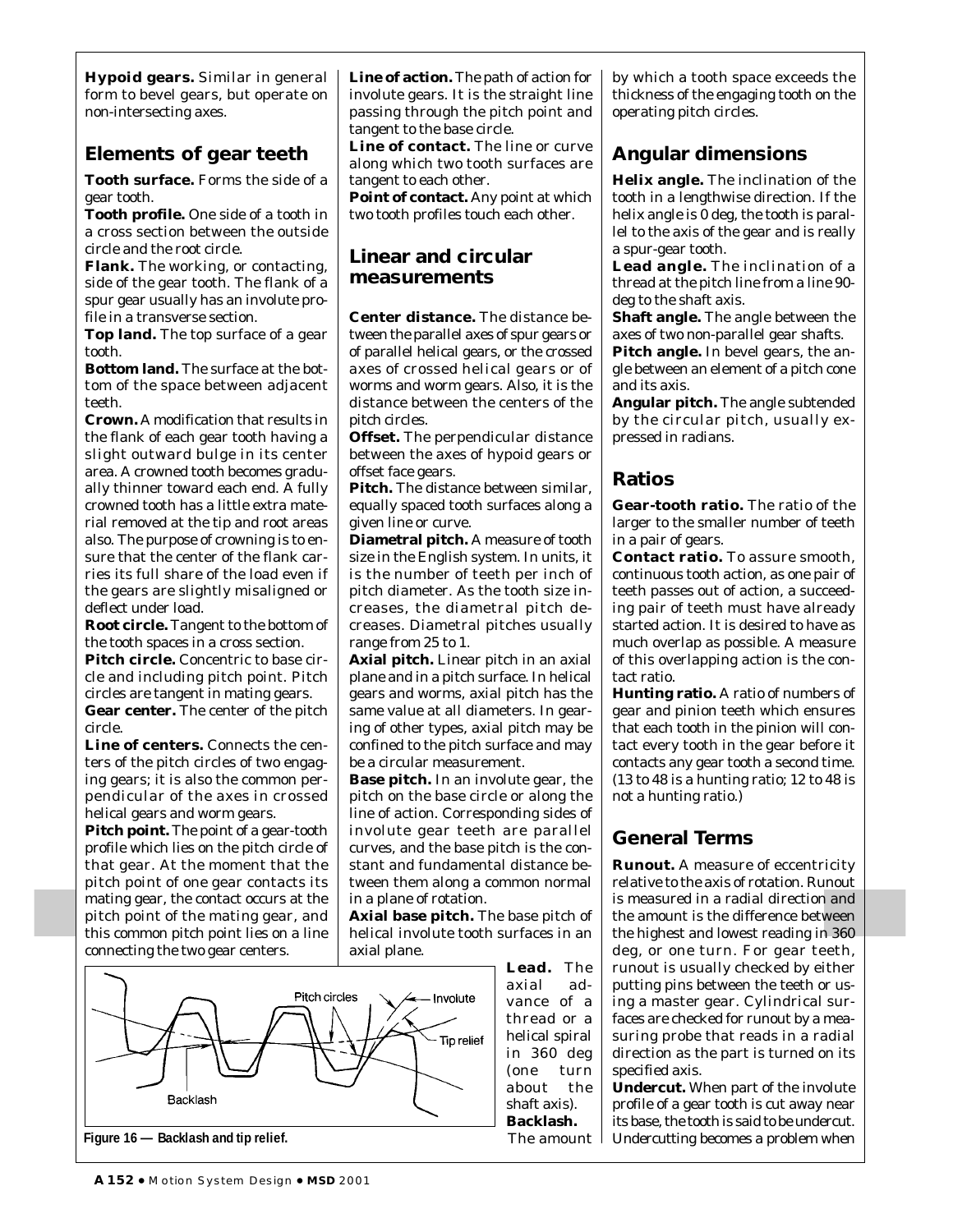the number of pinion teeth is small. **Flash temperature.** The temperature at which a gear tooth surface is calculated to be hot enough to destroy the oil film and allow instantaneous welding or scoring at the contact point. **Full depth teeth.** Those in which the working depth equals 2.000 divided by normal diametral pitch.

**Tip relief.** A modification of a tooth profile, whereby a small amount of material is removed near the tip of the gear tooth to accommodate smooth engagement of the teeth.

#### **SPEED REDUCERS**

A speed reducer is a gearset assembled with appropriate shafting, bearings, and lubrication in a sealed housing, generally an oil-tight case. Such units are also sometimes referred to as gear boxes, speed increasers, and gear reducers.

Speed reducers are available in a broad range of power capacities and speed ratios depending on gear size and type, with most having a maximum speed limit of 3,600 rpm, and usually driven at a full-load speed of 1,750 rpm or less.

Lubrication of speed reducers is accomplished either by a splash or circulating system. Bearings may be lubricated automatically with the same oil as the gearset, or they may have separate systems. The specific lubricant required for a speed reducer depends on a number of factors including operating speed, ambient temperature, loads, and method of lubricant application. More information on lubrication is discussed in the PT Accessories Product Department.

**Gear types** — Most speed reducers use one or more of the common gear types previously discussed. However, the use of helical, worm, and bevel gearsets is particularly prevalent, especially in small and mediumsized speed reducers. Helical gears are often used in combination with spiral-bevel or worm gears.

Selection of a particular style of speed reducer for an application depends primarily on shaft arrangement, type of gearing, ratio range, and horsepower range. Three broad categories of speed reducers, grouped according to mounting arrangements, are base-mounted, shaft-mounted, and gearmotor, Figures 17 to 19.

**Base-mounted speed reducers**



**Figure 17 — Based-mounted speed reducer with shafts mounted at right angles.**



**Figure 18 — Shaft-mounted speed reducer with torque arm to prevent housing rotation.**



**Figure 19 — Gearmotor.**

— Gear reducer units that have feet bolted to a stationary pad or other structural member, account for the largest number of speed reducer applications. In general, the prime mover is mounted on the same structure as the reducer or on the reducer itself, but can be mounted on a separate structure.

The input and output shafts of these base-mounted speed reducers can be arranged horizontally or vertically, and parallel to each other or at a right angle. Parallel shaft units typically use helical or spur gears, whereas right-angle units contain bevel, bevel and helical, or worm gearing.

A particular type of base-mounted reducer is the free-shaft type, which usually has one high-speed input shaft connected to a prime mover and a single or double output (low-speed) shaft connected to the load. In general this type is a good choice if the prime mover is remotely located or if only a simple change in direction in the power train is required. Free-shaft reducers are also recommended if a proper-sized gearmotor or motorized reducer is not available, or if several loads must be driven by a single prime mover.

**Shaft-mounted reducers** — Some gear reducers are furnished with a hollow output shaft that slips over the driven shaft, which in turn supports the reducer. Free rotation of the housing is prevented by some type of reaction member, often a torque arm or flange attached to a stationary portion of the machine. The gear unit may or may not support the prime mover. Shaft-mounted reducers generally use helical or spur gears for parallel-shaft arrangements and worm gearing for right-angle arrangements. Though many shaft-mounted reducers are now in use, they are generally available only in a limited range of sizes and are used most widely in material handling applications.

**Gearmotors** — A gearmotor combines an enclosed gearset with a motor. The frame of one component supports the other, and the motor shaft is typically common with or coupled directly to the gear input shaft. In one version, called an integral gearmotor, the speed reducer and motor share a common shaft. Another type uses an input flange, Figure 20, for connec-



**Figure 20 — Input flange on a speed reducer accepts a C-face motor.**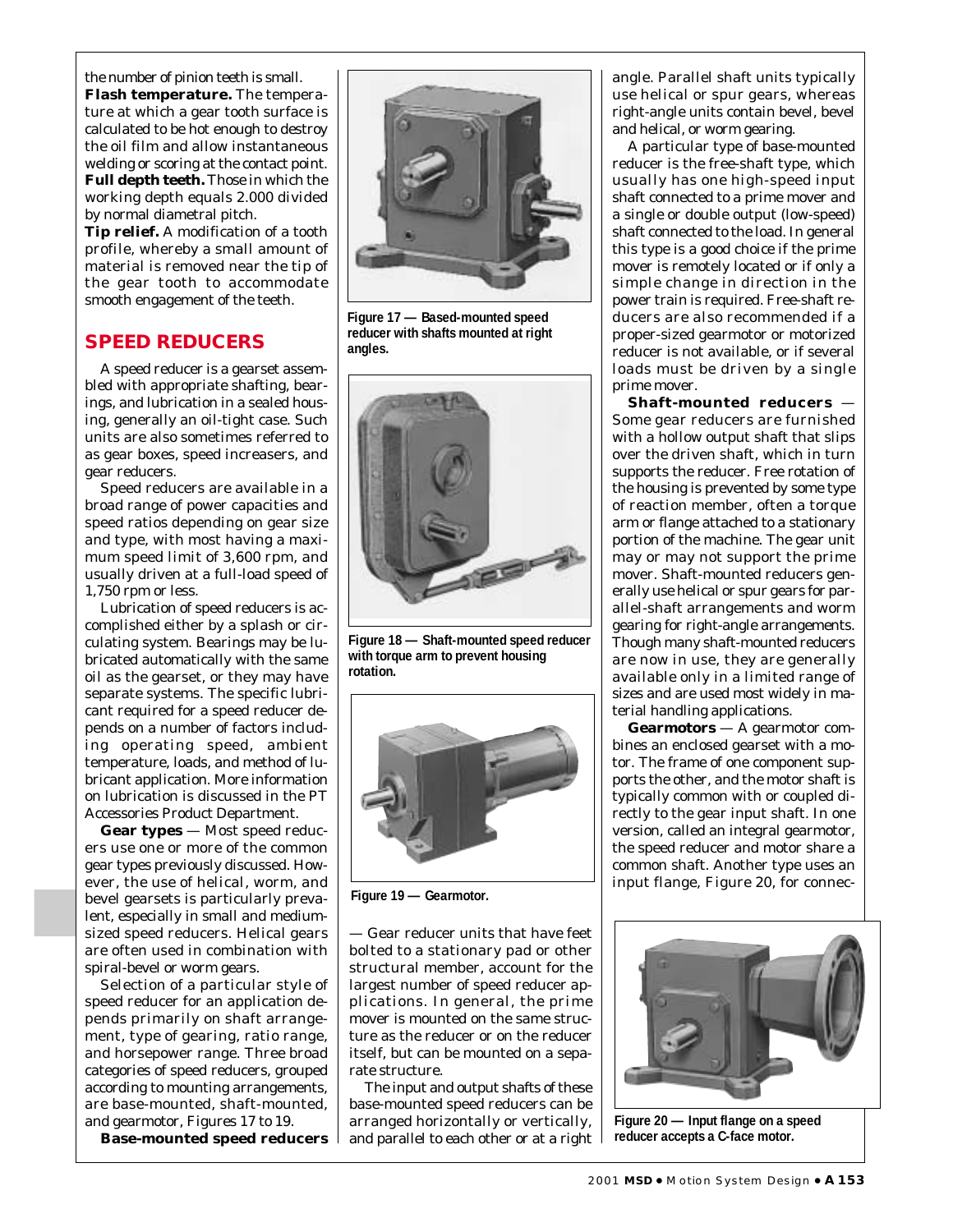tion to a C-face motor.

Motorized reducers resemble gearmotors and perform much the same function. This reducer type commonly incorporates a scoop, Figure 21, which supports the motor. Generally, the distinction between motor-reducer units depends on whether the motor is an integral part (as in a gearmotor) or a modular part (as in a reducer-mo-



**Figure 21 — Scoop-mount motor-reducer.**

tor combination).

Gearmotors and motorized reducers often are specified when the reducer is the first component following the prime mover in a power train. Of the two, the motorized reducer is being used more extensively because the motor can be changed quickly and easily, standard motors are readily available for replacement, and a wide range of options can be provided from a few basic components.

# **Traction drives**

Traction drives, Figure 22, transmit mechanical power from source to load by means of mating metal rollers, which may be considered gears with infinite numbers of teeth.

These rollers can be cones, cylinders, discs, rings, spheres, or toroids. The speed ratio is determined by the radius of rotation of the driver roller on the driven member, the distance between the rollers, or their orientation with respect to each other.

Traction drives are available in two types — dry and lubricated. Dry traction drives eliminate the need for lubricant and allow nearly 100% efficiency in power transmission. Slippage between driving and driven members is prevented by a springloaded system.

Other traction drives use synthetic fluids. Previously, conventional lubri-



**Figure 22 — Concept drawing shows how traction drives transfer power from the input to output shaft with a set of mating rollers. By varying radius,** *R***, output speed can be adjusted while input speed remains constant.**

cants were used so that traction drives had to be designed with very high contact pressures between rolling members to carry the load without slip. Today's traction fluids reduce this required contact pressure so drives can be designed with longer lives and higher power capacities. Under the high pressure, viscosity of the fluid increases dramatically so the fluid behaves more like a plastic material than a liquid. This plastic-like film enables the drive to transmit power without appreciable metal-tometal contact.

Another contributor to traction drives' increased power capacity is improved high-grade bearing steel that resists fatigue, thereby extending the life of the drives.

Traction drives are compact and can be used instead of belts, gears, or chain drives where space is limited. Moreover, traction drives are quieter than most other mechanical drives because there is no engagement shock loading or backlash. Other inherent advantages include high speed reduction or multiplication, low vibration, excellent rotational accuracy, and high efficiency at all speeds.

Many traction drives are capable of adjusting the speed ratio infinitely throughout a range. These variableratio traction drives are discussed in the Adjustable-speed Drives Product Department of this handbook. More recently, constant-ratio traction drives have been developed to accommodate increased power, longer life, and higher speed ratios.

Constant-ratio and other roller drive designs use one or more rows of stepped planet rollers to provide a high speed ratio in a single planetary stage. The drive functions as either a speed reducer or increaser depending on whether power is introduced through the sun roller or the outer roller ring.

# **Cycloidal drives**

Cycloidal drives, Figure 23, transmit power equal to that of gears, but in a smaller and more efficient package. In contrast to the circular motion of gears, cycloidal drives use noncircular or eccentric components to convert input rotation into a wobbly cycloidal motion. This cycloidal motion is then converted back into smooth, concentric output rotation. In the process, speed reduction occurs.

The term cycloidal is derived from hypocycloidal, which is defined as the curve traced by a point on the circumference of a circle that is rotating inside the circumference of a larger fixed circle. A common example of this motion is the path traced by a tooth of a planetary pinion rotating inside a ring gear.

Whereas worm gearing experiences a dramatic loss of efficiency in going from low to very high input/output speed ratios; and helical gearing loses efficiency at high ratios because two or more stages of reduction are required; cycloidal drives achieve reduction ratios as high as 200:1 in a single stage, while still maintaining moderately high efficiencies. Moreover, because cycloidal drive components interact in a rolling fashion, failure is generally not catastrophic. As in a bearing, fatigue in the rolling surfaces of a cycloidal drive causes noise levels to gradually increase, serving as a warning long before complete drive failure occurs.

Heat generation, attributable mainly to mechanical losses and the power being transmitted, is readily dissipated through the large surface area of other types of gears. But cycloidal drives, like worm gears, must dissipate heat through a smaller housing surface area. However, because efficiency in the cycloidal drive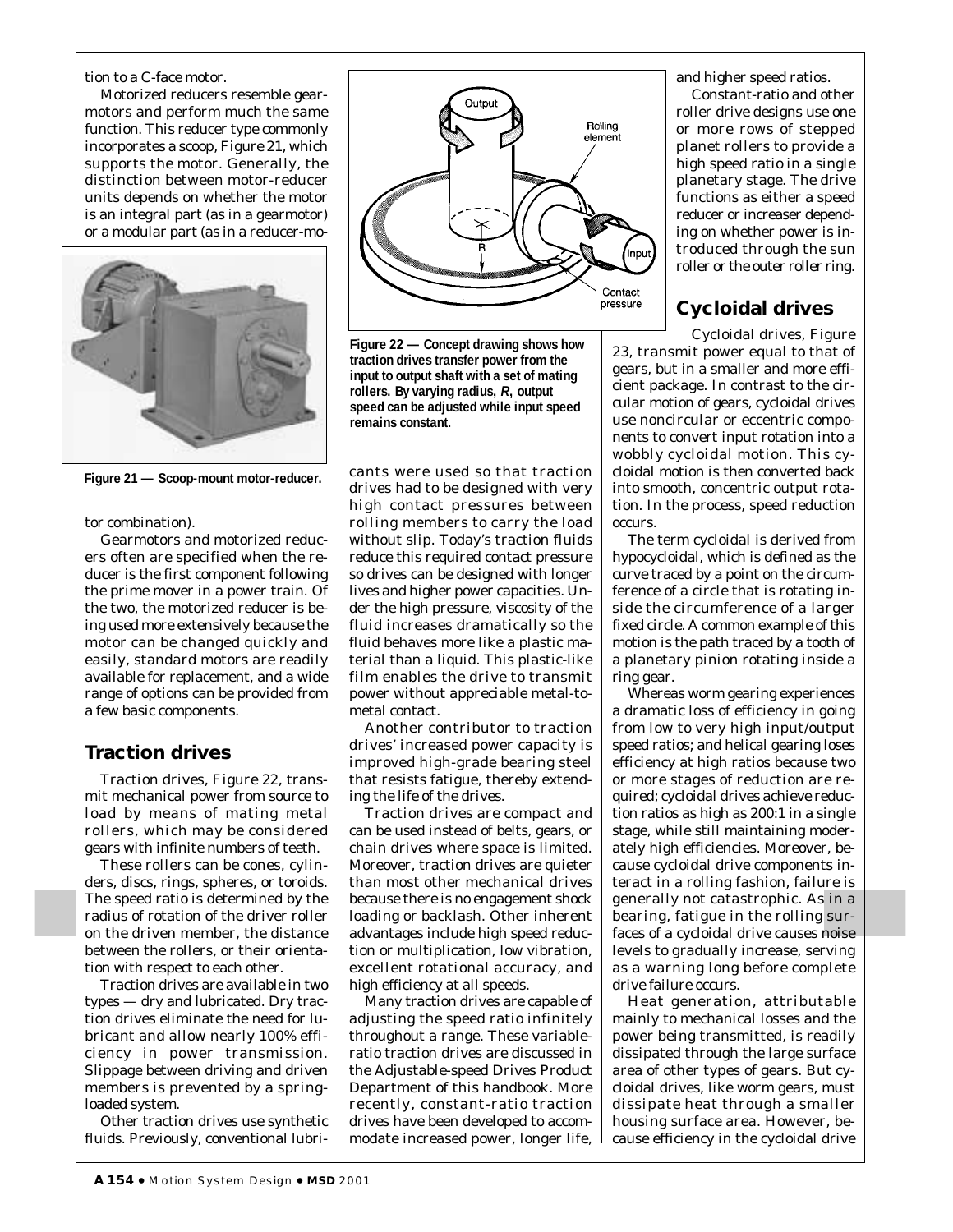

shafts, and concentric shafts.

**Speed ratio** — The ratio of input speed to that of the output is another significant factor dictating the type of gearing to be selected. By examining efficiency and gear type, the user can determine if a single high-ratio stage is sufficient or if multistage gearing is required.

Geared systems can be driven at constant or varying speeds, depending on the requirements of the application. When a geared system is selected for an adjustable-speed application, operating speed should be determined along with operating cycle and power requirements. From

this information, a lubrication system can be selected, the heat dissipation evaluated, the effect of speed variation on the dynamic characteristics determined, and the need for special balancing determined.

Gears can be custom-designed to meet specific speed requirements, or standard ratios may be used from manufacturers' catalogs. Generally, a standard ratio results in a less expensive drive. Standard ratios established by AGMA are a series of values based on the 1.5 geometric progression, which is a modification of the ASA 10 series ranging from 1.225 to 1,810.0:1. Tolerances for these ratios are  $\pm 3\%$  for single reduction,  $\pm 4\%$  for double and triple reduction, and  $\pm 5\%$ for quadruple reduction. There are no AGMA standards for worm-gear ratios. However, popular ratios for single reduction systems range from 5 to 70, and for double reduction from 75 to 5,000.

**Design style** — The application should be evaluated to determine if individual open gears will be sufficient or if an enclosed speed reducer is required. In general, individual gears require rigid shafting to keep the gears aligned. And shafts should not introduce external loads to the gear-

**Figure 23 — Cycloidal drives, such as this planocentric unit, convert input rotation into a wobbly cycloidal motion. This cycloidal motion is then converted back into smooth circular output rotation, with speed reduction occurring in the process.**

is higher than worm gearing of equal capacity and ratio, less heat is generated in cycloidal units. Consequently, the auxiliary cooling often required for worm units is usually not needed for cycloidal drives.

There are various types of cycloidal drives currently available. Harmonic and planocentric drives are general types of cycloidals in which speed reduction occurs in converting the input motion into cycloidal motion. Doublereduction cycloidals achieve greater ratios because speed is reduced twice: first in converting input rotational motion into cycloidal motion, and again in converting the cycloidal motion back into rotational output motion.

Although not as efficient as spur or helical gearing, cycloidal drives offer substantially higher efficiency than worm gearing. The concentric shaft orientation also proves valuable, as does the drive's compact size and high reduction capability.

#### **SELECTING GEAR DRIVES**

Gears can be selected, rated, installed, and maintained by most users through common standards and practices developed by the American Gear Manufacturers Association. However, the services of a gear-engineering specialist are generally required to make more detailed, in-depth analysis in cases where severe duty, extreme reliability, unusually long service, or other extraordinary conditions exist. In either case, the major selection factors include: shaft orientation, speed ratio, design style, nature of load, service factor, environment, mounting position, ratio, lubrication, and installation practices. All these factors must be carefully considered in selecting gears for optimal operation in a particular application.

**Shaft orientation** — Probably the first consideration in selecting a gear type is to determine the required orientation of the input to the output shaft. According to the type of gear selected, various shaft arrangements are available including: parallel shafts, shafts at right angles with intersecting axes, shafts at right angles with nonintersecting axes, skewed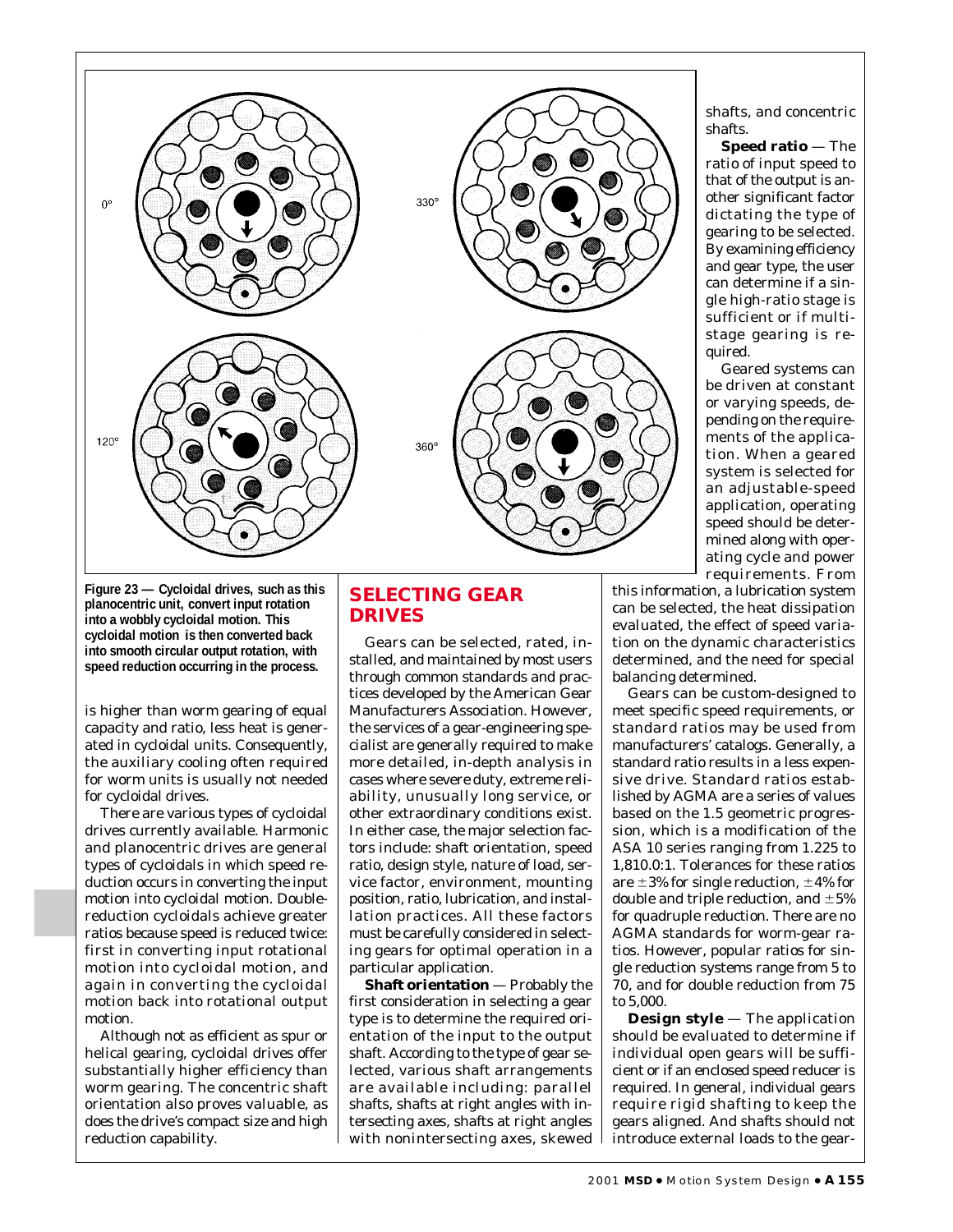ing. Typically, an enclosure around the gears with oil lubrication is the preferred design, but grease-lubricated open gears can be used in relatively clean environments.

**Nature of load** — Theoretically, gear teeth and bearings under stresses below the endurance limit and lubricated properly will last indefinitely, provided the operating loads are within the design specifications. Thus, determining the nature of the load is important in selecting gears for long life and reliable service. Gears may be subjected to occasional loads (e.g., 15 to 30 minutes per day), intermittent loads (applied several minutes per hour), or continuous service loads (10 to 24 hours per day). The life of the geared system is the period of operating time or cycles during which the system can transmit a required load. Life of the gear may end with a fracture or operational failure of a component or with the development of excessive noise, vibration, or heat.

Determining the nature of a gear load involves the consideration of maximum horsepower, drive inertia, overhung load, and speed limit of the gear.

*Maximum horsepower* or maximum torque of the prime mover is one of the most significant considerations on which selection of a geared unit is based. A gear is rated approximately as a constant-torque machine, with the horsepower rating varying almost directly with the input speed. Either constant-torque or constant-horsepower motors are used with gears, depending on the application. For example, constant-torque motors are required for applications such as conveyors, stokers, and reciprocating compressors. Constant-horsepower motors are required for lathes, boring mills, radial drill presses, etc.

*Drive inertia* also requires torque to overcome more than the drive load of the output, because a drive is seldom subjected to only a single-intensity load. For example, if an electric motor is the prime mover, peak starting torques as high as 400% of the motor rating can be applied to the drive during start-up. The geared unit is only one member of the system that may contain members with high inertia, unbalance, or torsional stiffness.

The shafts of geared units are typi-  $\frac{1}{2}$ 

cally subjected to torque loads, axial loads, and radial loads. These last two types are usually called externally applied thrust loads and externally applied overhung loads, and they can be caused by chains, pinions, V-belts, or flat belts.

The type of load introduced by the prime mover depends on the operational characteristics of the prime mover. Electric motors and turbines, for example, produce relatively smooth operation whereas an internal-combustion engine does not afford so smooth a load.

*Overhung load* (OHL), if produced by the drive, requires the use of outboard bearings or speed reducers that will accept this OHL. OHL is imposed on the shaft when a pinion, sprocket, sheave, pulley, or crank is mounted on the input or output shaft.

To calculate the magnitude of the load, multiply the transmitted force that is tangent to the pitch circle of the mounted member by the OHL factor. For a single or multiple-chain drive, this OHL factor is 1.00. The factor is 1.25 for a cut pinion run with gear teeth, 1.50 for a single or multiple V-belt drive, and 2.50 for a flat-belt drive.

OHL given by manufacturers are usually specified in catalogs at one shaft diameter from the housing face. Load-location factors are also given so that, regardless of where the load is acting, it can be converted to the reference position and compared with the cataloged value.

The magnitude of the OHL that can safely be applied depends upon several factors including bearing life or pressure, elastic shaft deflection, shaft strength, and bolt strength.

*Speed limit* is based on a maximum pitch line velocity of 5,000 fpm and pinion speeds of 3,600 rpm or less. For worm gearing, speed limits are based on a maximum sliding velocity of 6,000 fpm and worm speeds of 3,600 rpm and less. Occasionally, the speed limitation may be that for a bearing or contact oil seal, based on the manufacturer's limiting speed.

**Service factor** — Basic ratings take into account minimum design criteria for gears, lubricants, shafts, bearings, and other gearset components. Service factors are then used to adjust the basic rating to a service rating that is compatible with the re-

quired life, operating duty, and dynamic characteristics of the driving and driven machines. Typically, this service rating is determined by multiplying the required horsepower by the appropriate service factor based on equipment, duty cycle, and type of prime mover.

For most speed reducers (spur, helical, herringbone, and bevel), AGMA recognizes three load classifications for determining service factors: uniform, moderate shock, and heavy shock. Based on field experience, numerical values have been assigned to these classifications for intermittent service, for service between 3 and 10 hours per day, and for service beyond 10 hours per day. The factors are dependent upon the prime mover. Moreover, the load classification and resultant service factor varies with the application of different types of geared units.

Using these service factors, a maximum momentary or starting load of 200% of rated load can be allowed for most gears, with rated load defined as the unit rating with a service factor of 1.0.

Service factors for worm gears are determined somewhat differently, with normal starting or momentary peak loads up to 300% of rated load permissible.

**Environment** — The type of gear selected must also compensate for a less-than-ideal environment, which can adversely affect gear-system performance if proper precautionary steps are not taken. The most common types of hostile environments are dust, heat, wide variation in temperature, moisture, and chemicals. Generally, each has particular adverse effects on lubricant, gears, bearings, or seals. Dusty atmospheres may contaminate the lubricant, for example. Moreover, heat may accelerate lubricant breakdown, affect the performance of synthetic contact oils, or lower gear capacity by lowering material properties and distorting the gear. Wide temperature variation may cause improper lubrication for gears and bearings, thereby shortening the life of the unit. Moisture infiltration may accelerate lubricant breakdown, corrode components, and accelerate the wear of contact seals.

Contact seals should be used on input and output shafts when the unit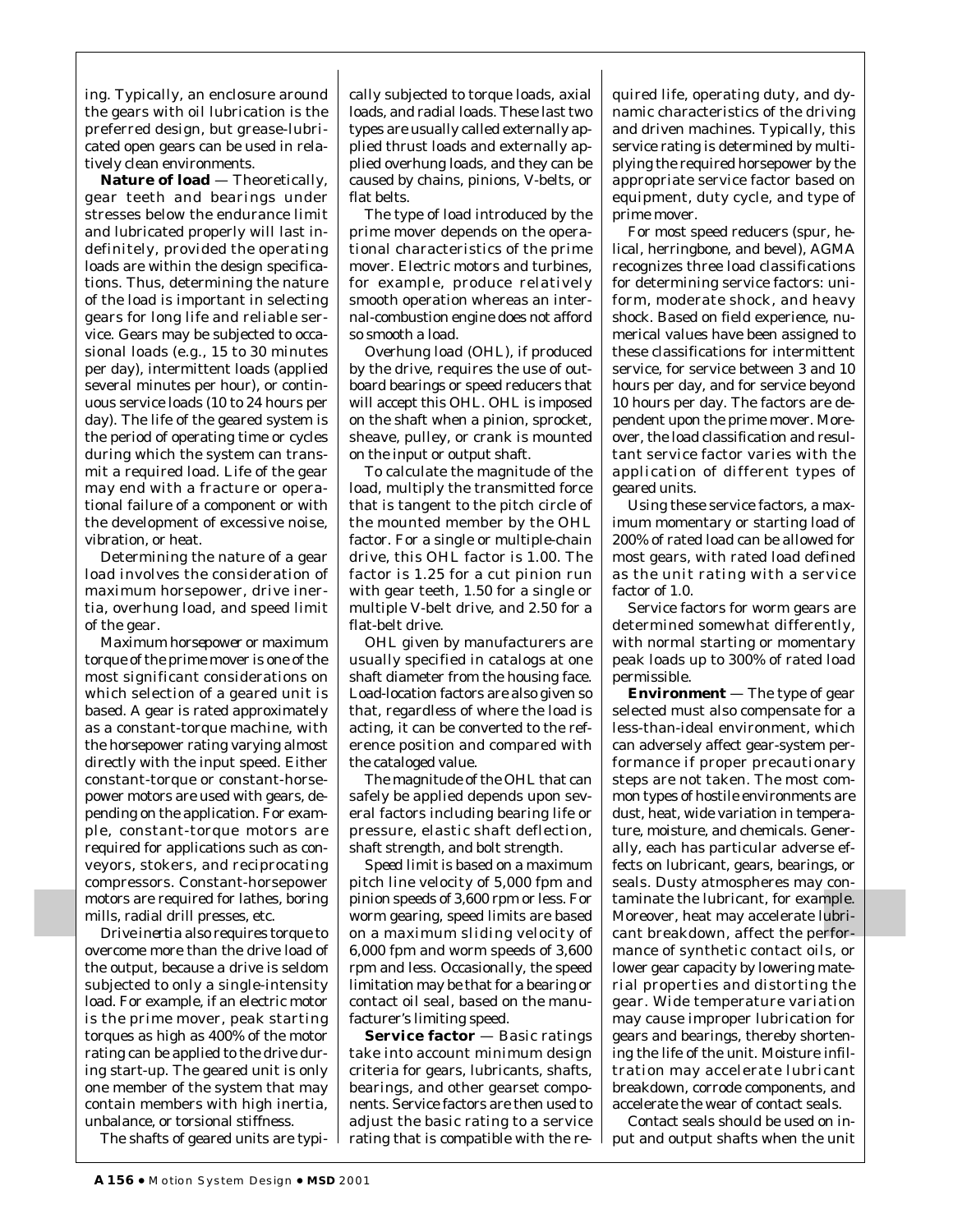operates in dusty environments or where water is splashed around the unit. In atmospheres laden with abrasive dust or in areas hosed down with water under pressure, two contact seals may be required on each shaft.

**Mounting position** — Mounting position is an important selection criteria, because most gear units are designed to operate in either a horizontal or vertical position only. In some applications, however, the geared unit may have to operate in a position inclined to either axis or inclined to both axes. In this case special considerations must be given in selecting the gear systems regarding oil level, air-vent position, and location of oildrain holes.

**Gear rating** — All components of a commercial enclosed geared unit are usually rated by established practices, with the rating for the entire system determined by the lowest rating for any one part for a given set of operating conditions. Generally, there are two types of ratings for a geared unit: mechanical and thermal.

The mechanical rating is based on the strength of the gears, shafts, bolts, etc., or the load compatible with the required bearing life or pressure, or the resistance of the gears to pitting or scoring.

The thermal rating specifies the power that can be transmitted without exceeding a specified rise above ambient in the operating temperature of the unit. Typically, enclosed drives operate at temperature rises of 70 to 100 F above ambient temperature. Generally, a maximum oil-sump temperature of 200 F is permissible for gearmotors and shaft-mounted speed reducers, even though thermal ratings are not specified by manufacturers or defined by AGMA.

When the applied horsepower exceeds the thermal horsepower, auxiliary cooling methods are used including: use of an oil-exclusion pan to reduce churning of the oil and the resulting higher temperatures, aircooling the housing, circulating water or some other cooling medium around the unit, using a separate oil sump for greater heat dissipation, or using a cooler mounted inside the gear housing.

**Lubrication** — The most important factor in a lubricating system is reliability, because failure to supply lubricant to the bearings and gears will result in their damage. As a result, the type of lubricating system should be chosen carefully, because this may be the most critical component of the entire system.

In addition, accepted practices must be observed by the user to maintain proper lubrication during the life of the geared unit. One of the most common causes for gear damage, for example, is the failure to fill the unit to the proper level with the first change of lubricant, so data on the lubrication plate and all other instructions must be followed carefully. Give special attention to warning tags.

The user should also know the temperature range in which the unit is designed to operate. If the unit is operating where temperatures vary widely, the oil viscosity should be changed to suit the conditions. For low-temperature operation, the oil should have a pour-point lower than that of the extreme minimum temperature encountered. And the oil may require pre-heating under extremely cold starting conditions.

Several lubrication system types are available. Enclosed gear units are commonly lubricated by splash systems in which one of the gears dips into an oil bath and transfers the lubricant to the contacting teeth as it rotates. For low-speed operation, scrapers close to the side of the gear may be used so that splash from the gears reaches oil-feed troughs to lubricate the bearings.

Pressure or forced-spray lubrication reduces oil churning. In this system, lubricant is pumped under pressure to the gear train. After passing through the gears, it is returned to the reservoir to be recirculated. This method uses the gear oil as a cooling medium. The lubricant may be delivered as a stream running over the gearing or as a spray from jet or spray nozzles. These nozzles may direct the lubricant to the entering or the trailing side of the gear mesh, depending on speed.

Many gear units (particularly vertical units) have grease-lubricated bearings. Grease is normally introduced at the factory and grease fittings are provided for lubrication in the field. Some units designed to operate in extremely adverse conditions have double seals mounted in cages.

They allow grease to be purged from a chamber between the seals.

#### **Installation practices**

Successful performance of a gear unit is vitally dependent upon installation practices. The foundation must be rigid and level, the shafts aligned, the accessories properly installed, the required grade and quality of lubricant added, and any special instructions followed carefully.

**Foundation** — The gear unit must provide a level, secure base on which to operate. The base should be mounted horizontally, unless the unit has been designed for mounting in a tilted position. Moreover, the base should be precisely leveled, since only a few degrees of tilt might adversely affect lubrication efficiency. If a unit is to be mounted in a position different from that for which it was designed, changes might be necessary to provide proper lubrication.

Most gear units have a drain plug in the base for oil drainage. The unit should be mounted above floor level, or a sump hole used for this purpose. Drain plugs may be replaced with a valve or with pipe extensions for convenient drainage. However, guarding must be provided to prevent accidental breakage. Drain valves may be provided with a lock to prevent accidental or unauthorized opening.

When mounting a unit on structural steel beams, a base plate should be used between the two beams to which the unit is attached. The thickness of the base should be equal to or greater than the thickness of the unit feet, and it should extend under the entire unit. Mountings that are not sufficiently rigid can lead to excessive vibration and deflection.

**Procedures** — When installing the geared unit bring it into alignment by placing broad, flat shims under all mounting pads. Start at the low-speed end and level across the width and then along the length of the unit. Most units have leveling surfaces for reference. Use a feeler gage under all pads to make certain that all are carrying equal loads. This prevents distortion of the housing when foundation bolts are secured.

Units equipped with backstops should receive special attention during assembly. If the motor is connected to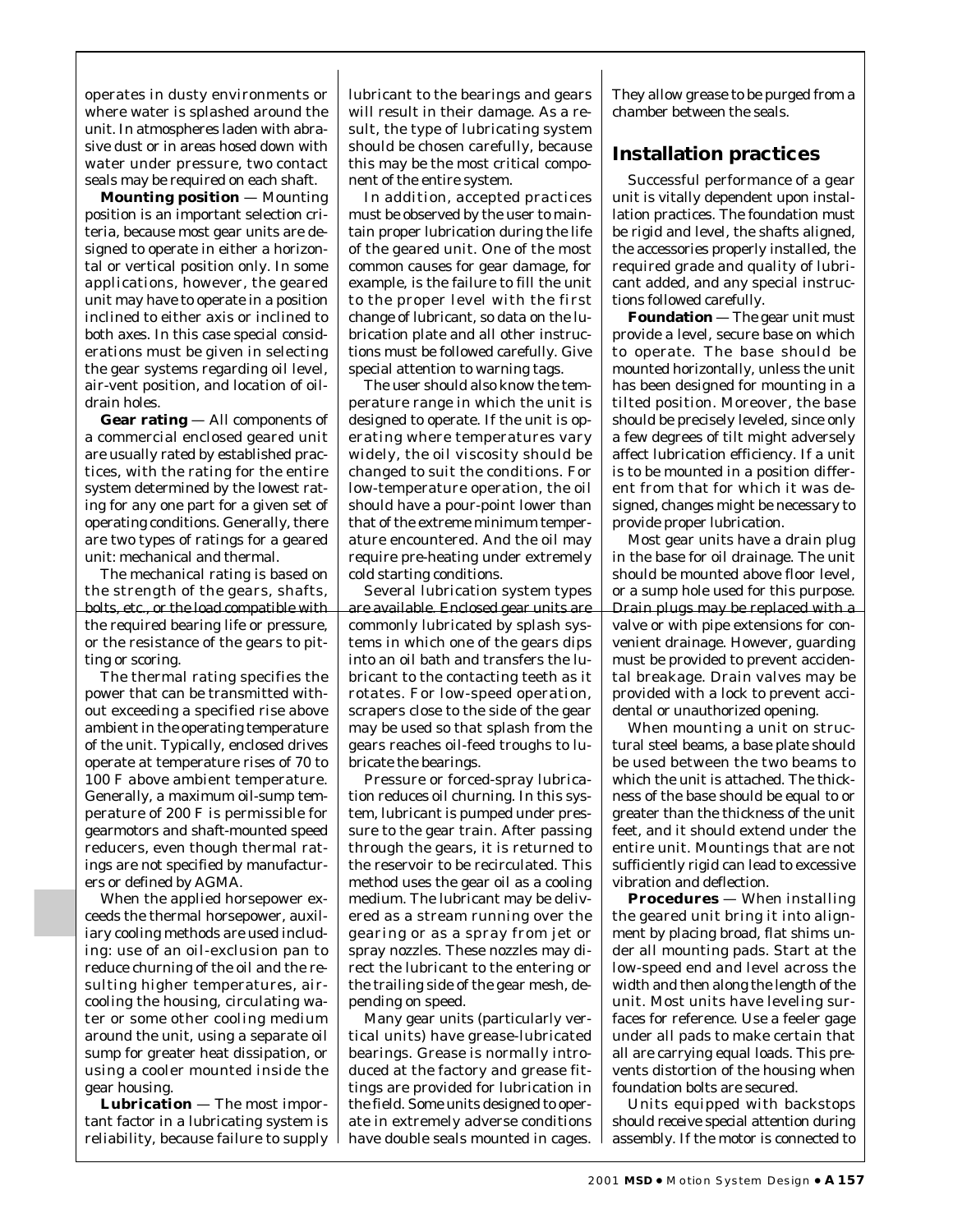start in the wrong direction, the sudden shock can immediately break the backstop or cause premature failure shortly thereafter. Thus, disconnect the motor coupling and check the rotating direction of the backstop by rotating the gear unit by hand. Then check the rotation of the motor by an actual start.

The user should also make sure that all couplings, shims, and pinions are properly installed so that no destructive load is applied to the gear unit or to these parts because of misalignment. Hubs, pinions, sprockets, pulleys, and other components should be carefully installed (not driven on with a hammer) on shafts. Couplings should be aligned so that the angular and parallel alignment are within the limits specified by the coupling manufacturer. The distance between the shaft ends or coupling hubs should also be checked to ensure they agree with the specifications.

**Maintenance** — Proper maintenance is essential in keeping a gear unit running properly. After a week or more of service, check all external bolts and pipe plugs to make sure they are tight. Also, check chains, belts, sprockets, and pinions, to make sure that the load is being distributed evenly and that there is no unusual condition.

After a few hundred hours of operation, the user should drain all oil, flush the system with an oil of similar grade, and refill the lubricating system to the proper level. Of course, oil level should be periodically checked under all conditions.

#### **ANALYZING GEAR FAILURES**

By following a step-by-step procedure, engineers can diagnose gear failures and develop solutions. Here's how to conduct a failure analysis.

Procedures can vary depending on failure conditions. For example, if the gears are still able to function, you may continue their operation and monitor the rate at which damage progresses via periodic inspection and sound and vibration measurements. If reliability is crucial, examine the gears by magnetic particle inspection to ensure that they have no cracks.

# **Failure inspection**

Before starting the inspection, collect background information, includ-

ing part numbers, service history, and lubricant type. Interview those involved in the design, installation, operation, and maintenance of the gearbox. Encourage them to tell everything they know about the gearbox even if it seems unimportant.

**Visual examination.** Before disassembling the gearbox, inspect its exterior and record data that would otherwise be lost. For example, the condition of seals and keyways must be recorded before disassembly. Otherwise, it will be impossible to determine when these parts may have been damaged. Take gear tooth contact patterns before completely disassembling the gearbox (see next section).

After the external examination, disassemble the gearbox and inspect all components. Examine the gear teeth and bearings and record their condition. Look for signs of corrosion, contamination, and overheating.

After the initial inspection, wash the parts with solvent and re-examine them. This is often *the most important phase of the investigation* and may yield valuable clues. A low power magnifying glass and pocket microscope are helpful tools for this phase.

The bearings often provide clues as to the cause of gear failure:

• Bearing wear can cause excessive radial clearance or end play that misaligns the gears.

• Bearing damage may indicate corrosion, contamination, electrical discharge, or lack of lubrication.

• Deformation between rollers and raceways may indicate overloads.

• Gear failure often follows bearing failure.

**Gear tooth contact patterns.** (Complete this step before disassembling gearbox components). The way in which mating gear teeth contact indicates how well they are aligned, Figure 24. If the gears are still able to function, record tooth contact patterns under either loaded or unloaded conditions. For no-load tests, paint the teeth of one gear with marking compound. Then, roll the teeth through mesh so the contact pattern transfers to the unpainted gear.

For loaded tests, use machinist's layout lacquer to paint the teeth, then run the gears to wear off the lacquer and establish the contact patterns.

**Document observations.** Describe your observations in writing, using sketches and photographs



**Figure 24 — Typical gear tooth contact patterns: (a), aligned, and (b), misaligned.** 

where needed. Mark each component so it is clearly identified. Mark the bearings so their position in the gearbox can be determined later.

**Gear geometry.** Obtain the following data, which will be needed later to calculate the load capacity of the gearset:

• Number of teeth.

- Outside diameter.
- Face width.

• Gear housing center distance for each gearset.

• Whole depth of teeth.

• Tooth thickness (span and top land).

**Test specimens.** Take broken parts for laboratory testing. Oil samples can be very helpful. But, an effective oil analysis depends on having representative samples. For a gearbox drain or reservoir, take a sample from the top, middle, and bottom. Check the oil filter and magnetic plug for wear debris and contaminants.

# **Determine type of failure**

Now examine all of the information to determine how the gear(s) failed. Several failure modes may be present. Identify the primary mode of failure, and any secondary modes that may have contributed to the failure. The four most common failure modes are bending fatigue, contact fatigue, wear, and scuffing.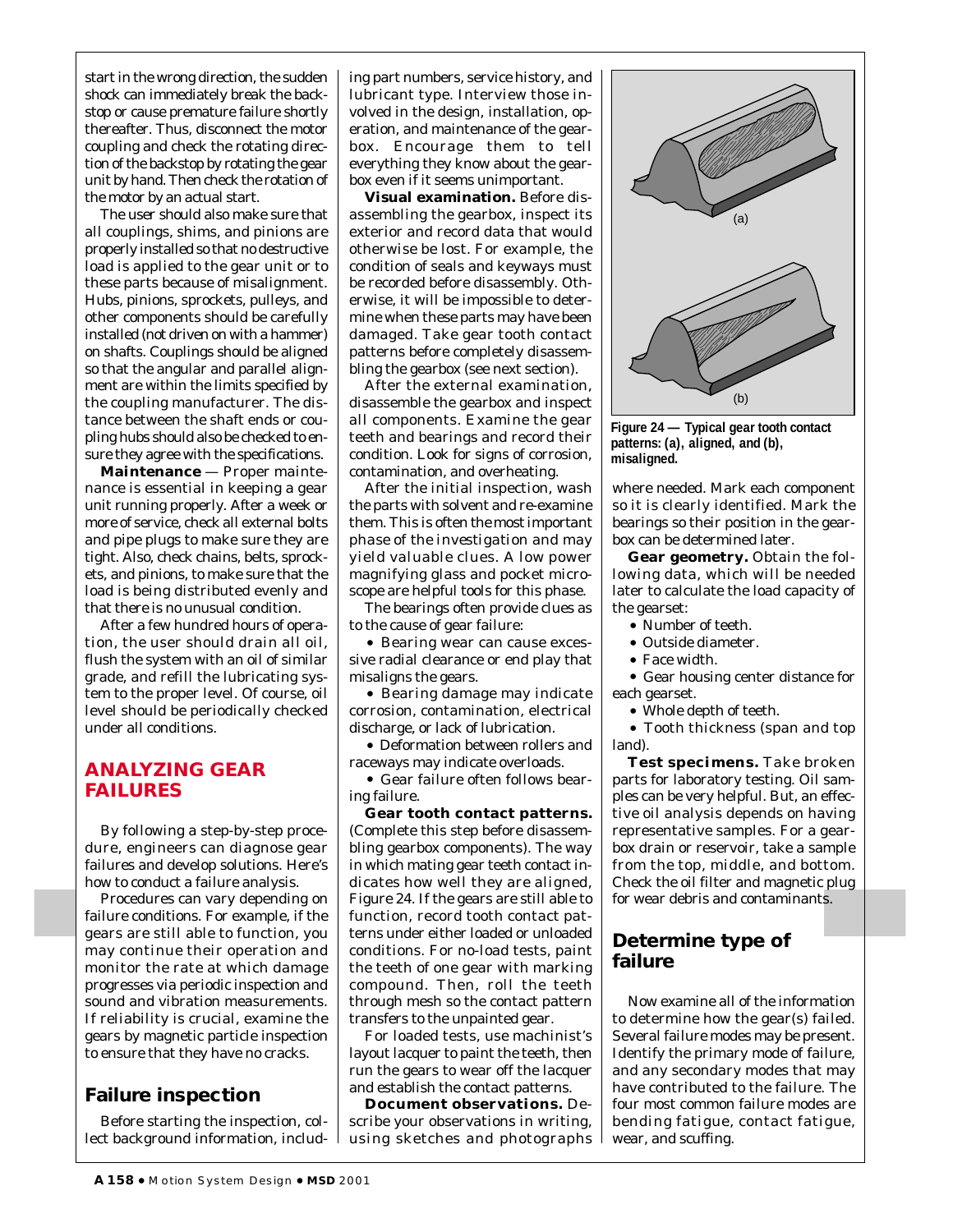

**Figure 25 — Bending fatigue fracture surfaces of gear teeth. Upper tooth has multiple origins of failure.**

**Bending fatigue.** This type of failure, caused by repeated loading, starts as a crack that grows until the part fractures. As a fatigue crack propagates, it leaves "beach marks" that correspond to positions where the crack stopped, Figure 25. The origin of the crack is usually surrounded by several of these beach marks.

Most fatigue failures occur in the tooth root fillet, Figure 26.

**Contact fatigue.** In another mode, called contact fatigue, repeated stresses cause cracks and detachment of metal fragments from the tooth contact surface, Figure 27. The most common types of contact fatigue are macropitting (visible to the naked eye) and micropitting.

With macropitting, fatigue cracks grow until they cause a piece of the surface to break out, forming a pit.

Progressive macropitting consists of pits larger than 1 mm diam. Micropitting

has a frosted, matte, or gray stained appearance. Magnification shows the surface to be covered by pits less than 20  $\mu$ m deep. **Wear.** Tooth wear involves removal or displacement of material

due to mechanical, chemical, or electrical action. The three major types are adhesion, abrasion, and polishing.

Adhesion is the transfer of material

from one tooth to another due to welding and tearing, Figure 28. It is categorized as mild or moderate.

Mild adhesion usually occurs during gearset runin and subsides after it

wears imperfections from the surface. Moderate adhesion removes machining marks from the contact surface, and it can become excessive.

Abrasion is caused by contaminants in the lubricant such as scale, rust, machining chips, grinding dust, weld splatter, and wear debris. It appears

> as smooth, parallel scratches or gouges, Figure 29.

Severe abrasion removes all machining marks, and it may cause wear steps at the ends of the contact surface and in the dedendum. Tooth thickness may be reduced significantly.

Finally, polishing is fine abrasion that imparts a mirror-like finish to gear teeth, Figure 30. It is promoted by fine abrasives in the lubricant.

Severe polishing removes all machining marks. The surface may be wavy or it may have wear steps at the ends of the contact area and in the dedendum.

**Scuffing.** Severe adhesion (scuffing) transfers metal from one tooth to another, Figure 31. It usually occurs in bands along the direction of sliding. Surfaces have a rough or matte texture.

Mild scuffing is generally nonprogressive. Moderate scuffing occurs in patches, and it can be progressive.

Severe scuffing occurs on significant portions of a tooth (for example,



**Figure 27 — Fatigue failure (pitting) in the contact surface of a gear tooth. Beach marks are visible in some of the larger pits.**

entire addendum or dedendum), and is usually progressive. In some cases, material is deformed and displaced over the tooth tip or into the tooth root.

#### **Tests and calculations**

In many cases, inspection information isn't enough to determine the cause of failure. When this happens, gear design calculations and laboratory tests are needed.

**Design calculations.** The gear geometry data collected earlier aids in estimating tooth contact stress, bending stress, lubricant film thickness, and tooth contact temperature. These values are calculated according to American Gear Manufacturers Association standards (ANSI/AGMA 2001- B88 for spur and helical gears). Comparing these calculated values with



Figure 26 – Fatigue crack in a gear tooth root fillet.